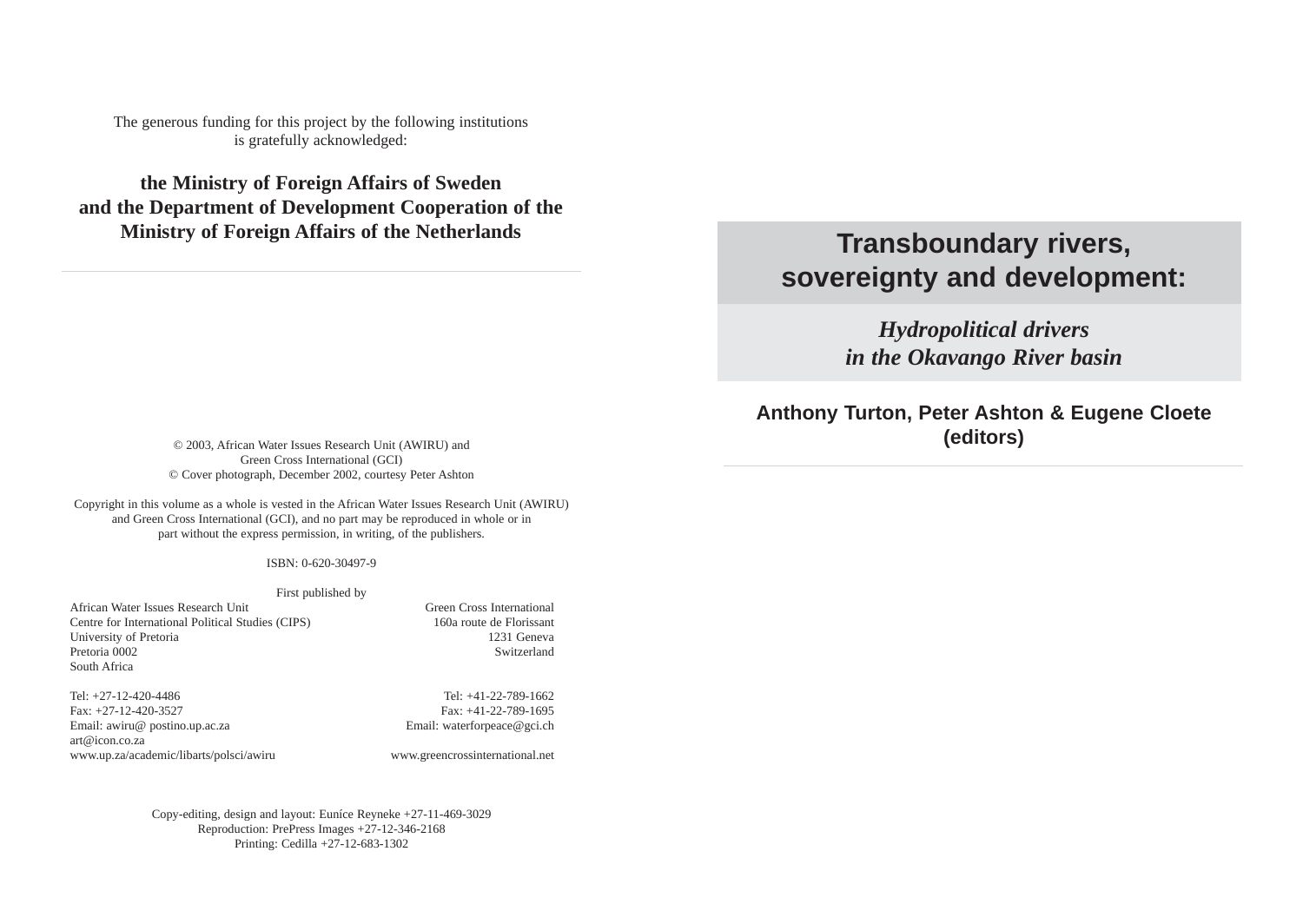### COVER PHOTO

Aerial view of a portion of the Okavango River approximately 10 kilometres downstream of the small village of Bagani, Namibia, showing a typical sand island in a bend of the river. The island is located near the northern boundary of the Mahango Game Reserve, and has been formed by successive deposits of sediments laid down during periods of high flow. A series of vegetated scroll bars are clearly visible on the island. During periods of low flow (such as those shown here), the low water levels allow local residents to walk across the half-exposed sandbanks onto the island where they collect reeds for thatching and allow their livestock to graze on lush growths of grasses and sedges. Immediately downstream of the island (foreground of photograph), falling water levels have exposed a large area of sandbank, with other sandbanks clearly visible in the very shallow water. Furrow-like 'troughs' in these submerged sandbanks (foreground) trap large volumes of detritus particles, and provide a suitable substrate for a wide variety of microorganisms, invertebrates and small aquatic plants to grow. Exposed sandbanks, such as those shown in the photograph, provide important seasonal nesting sites for the endangered African skimmer (Rhynchops flavirostris). However, because of the low water levels and ease of access, the skimmers are vulnerable to predation from local residents and their dogs, as well as disturbance and trampling by livestock. During exceptionally high flows, the Okavango River overflows its banks and floods out across the flat landscape, inundating large areas of floodplain (visible as grassland in upper left of photograph). This photograph was taken in December when water levels were at their lowest.

#### CONTENTS

| <b>FOREWORD</b><br>Southern Africa and the international water problematique<br>Aaron T Wolf                                                                                          | $\mathbf{1}$ |
|---------------------------------------------------------------------------------------------------------------------------------------------------------------------------------------|--------------|
| <b>SPECIAL MESSAGE</b><br>Equitable and sustainable use of the water resources of the<br>Okavango River basin<br>Ketumile Masire                                                      | 3            |
| <b>SPECIAL MESSAGE</b><br>Namibia and cooperation on the Okavango River basin<br>H K Angula                                                                                           | 7            |
| <b>CHAPTER 1</b><br>An introduction to the hydropolitical drivers in the Okavango River basin<br>Anthony R Turton, Peter Ashton and Eugene Cloete                                     | 9            |
| <b>CHAPTER 2</b><br>An overview of key strategic issues in the Okavango basin<br>Peter Ashton and Marian Neal                                                                         | 31           |
| <b>CHAPTER 3</b><br>The peace dividend in Angola: Strategic implications for<br>Okavango basin cooperation<br>Joao Gomes Porto and Jenny Clover                                       | 65           |
| CHAPTER 4<br>The hydropolitical dynamics of cooperation in Southern Africa: A strategic<br>perspective on institutional development in international river basins<br>Anthony R Turton | 83           |
| <b>CHAPTER 5</b><br>Cooperation in the Okavango River basin: The OKACOM perspective<br>Isidro Pinheiro, Gabaake Gabaake and Piet Heyns                                                | 105          |
| CHAPTER 6<br>Kant and should: Strategic thoughts about 'wise use' of the<br>Okavango Delta system<br>Larry A Swatuk                                                                   | 119          |
| <b>CHAPTER 7</b><br>The Okavango Delta Management Plan project: The need for<br>environmental partnerships                                                                            | 141          |

*Ruud Jansen and Masego Madzwamuse*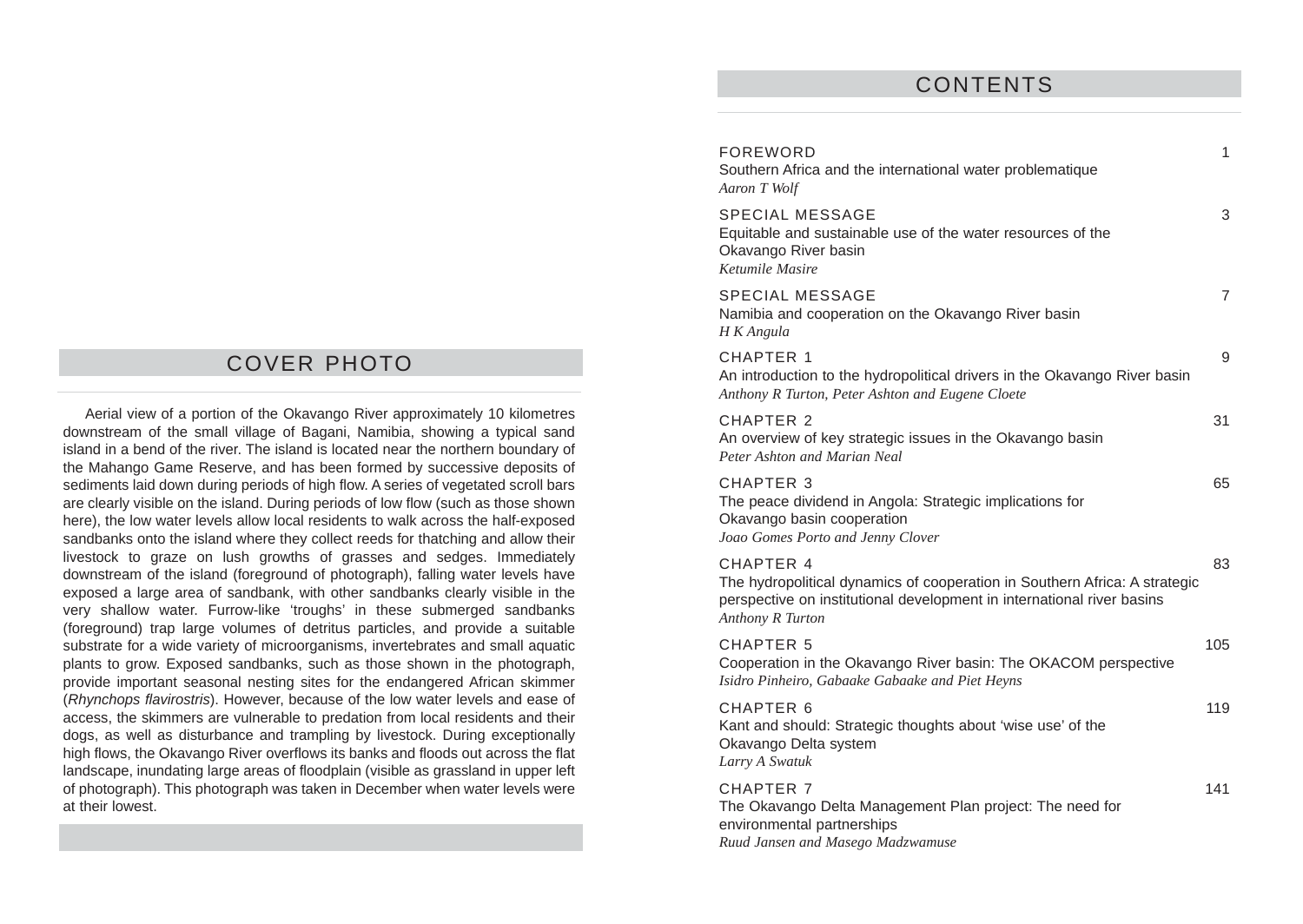| Contents                                                                                                                                                                                                                        |     |  |
|---------------------------------------------------------------------------------------------------------------------------------------------------------------------------------------------------------------------------------|-----|--|
| CHAPTER 8<br>The dynamics of river basin cooperation: The Nile and<br>Okavango basins<br>Alan Nicol                                                                                                                             | 167 |  |
| <b>CHAPTER 9</b><br>Ephemeral and endoreic river systems: Relevance and<br>management challenges<br>Mary Seely, Judith Henderson, Piet Heyns, Peter Jacobson,<br>Tufikifa Nakale, Komeine Nantanga and Klaudia Schachtschneider | 187 |  |
| CHAPTER 10<br>Changing perspectives in the management of international<br>watercourses: An international law perspective<br>Laurence Boisson de Chazournes                                                                      | 213 |  |
| CHAPTER 11<br>Watersheds and problemsheds: A strategic perspective on the<br>water/food/trade nexus in Southern Africa<br>Anton Earle                                                                                           | 229 |  |
| CHAPTER 12<br>Shared freshwater resources: Management or governance?<br>Bastien Affeltranger and Alexander Otte                                                                                                                 | 251 |  |
| CHAPTER 13<br>The importance of instream flow requirements for decision-making<br>in the Okavango River basin<br>Heather MacKay and Brian Moloi                                                                                 | 275 |  |
| CHAPTER 14<br>Policy-making in the Okavango River basin<br>Petrus Brynard                                                                                                                                                       | 303 |  |
| CHAPTER 15<br>Decision support systems for equitable water-sharing: Suggestions for<br>consideration in the Water for peace Okavango pilot project<br>Craig Schultz                                                             | 329 |  |
| CHAPTER 16<br>Hydropolitical drivers and policy challenges in the<br>Okavango River basin<br>Anthony R Turton, Peter Ashton and Eugene Cloete                                                                                   | 353 |  |

### FOREWORD **Southern Africa and the international water problematique**

Few regions offer as much contrast in the field of international water as Southern Africa. On the one hand, there is a vast and growing literature that cites water as a likely cause of wars in the 21st century, and the 15 international basins in the Southern African Development Community (SADC) are regularly named as points of tension, second only to the arid and hostile Middle East. On the other hand, the region now has more experience in negotiating water treaties and implementing joint management bodies than any other region on earth, save the European Union. Furthermore, South Africa's new water law, with its guarantees of water for human consumption, ecosystem health and obligations under international agreements, is quite literally on the cutting edge of water jurisprudence.

Southern Africa, in general, and the Okavango River basin, in particular, have much to teach the world in the management of international water, and this book is a most welcome tool to this end. There are 261 international basins of which only 55 include treaty mechanisms to guide joint management. The Okavango is representative of much of the world of international water, including a certain level of tension, a lack of some of the most basic data and development plans that may be contradictory to others' aims. It is also representative in the underlying assumption that cooperation is an imperative, not only because more development options result, but because of the implicit understanding that it is the right way to proceed.

This important book helps to bring these experiences to the world and, in doing so, also helps to fill some critical gaps in both the academic and applied literatures. For one, it will provide useful ammunition to argue against those who see war over water resources as inevitable. With every cooperative framework negotiated and every joint study concluded, the concept of water as an inducement to international cooperation rather than violence becomes more imbedded in the global psyche.

Another gap being filled here is the almost total lack of theory about the problematique of international water. With the exceptions of Allan and his colleague at the London School of Oriental and African Studies (SOAS), Turton, who continued to be a lone voice in the theoretical wilderness for years, and a small smattering of literature (especially Blatter and Ingram's *Reflections on water*), the dialogue has been almost devoid of any theoretical underpinnings.

Finally, this book will bring a greater understanding of the Okavango itself  $-$  a useful and fascinating case study on its own. For many of us outside of the region, the 'jewel of the Kalahari' is a bit of an enigma. We know about its lush ecosystem, its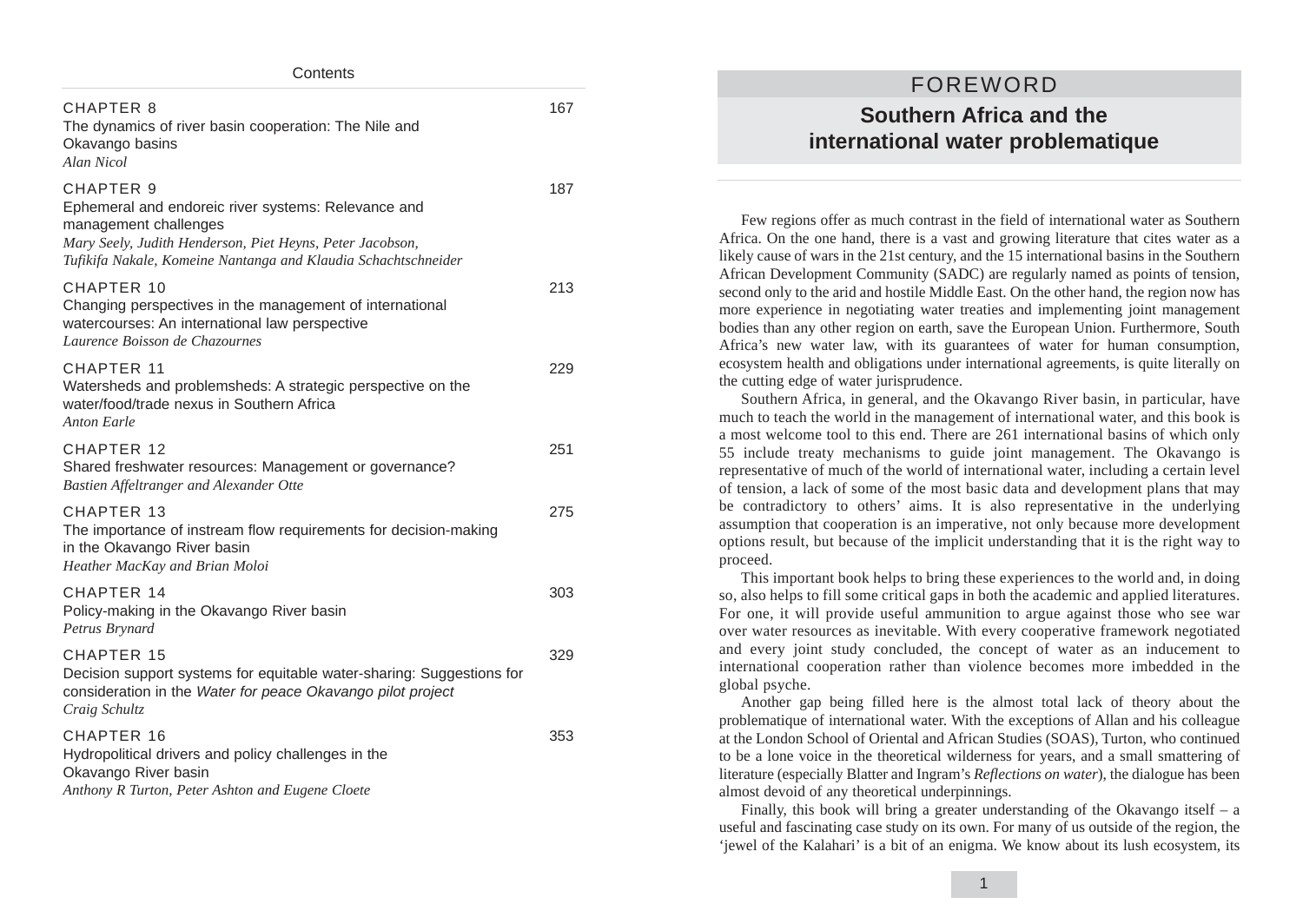#### Foreword

centrality to the area and, possibly, something of its hydropolitics. But there have been few places to look for the level of detail found in this publication – detail exquisitely wrapped in the language of those who so obviously care deeply for the basin and all it brings to the region.

Aaron Wall

*Aaron T Wolf Associate Professor of Geography Department of Geosciences Oregon State University, United States*

### SPECIAL MESSAGE

#### **Equitable and sustainable use of the water resources of the Okavango River basin**

It is a great honour that the Okavango River basin, which Botswana shares with Angola and Namibia, is among the six basins chosen by Green Cross International for the *Water for peace* programme. The aims of the programme, which include the prevention of conflicts and the promotion of cooperation over water resources, are ideals deeply cherished in Botswana. I am delighted to have the opportunity to contribute to the ongoing debate on the equitable and sustainable use of the water resources of the Okavango, which is an essential policy aspect of environmental protection.

For many of us, the Okavango River basin means water. The importance of this water can be explained in a few simple, but terrifying statements:

- The population of the Southern African region is currently estimated at 190 million, and is expected to double by 2025.
- More than 40% of the population in the region lack access to safe water for basic human needs.
- Avoidable water-related diseases are still prevalent in the region, resulting in high mortality rates and reduced productivity levels.
- Within the Southern African Development Community (SADC), more than 60 million people lack access to safe drinking water.

As a result of expanding population and economic pressures throughout the world, interest in water resources has correspondingly increased. This interest has stimulated an expansion of investigative facilities and programmes by governments, universities and other organisations such as Green Cross International. Rapid advances have been made in data collection, the modelling of hydrologic processes, and development planning and management of water resource systems.

Like in most developing countries, Botswana faces the challenge of resolving the problem of getting adequate affordable supplies of water on a sustainable basis. This challenge is fortunately also high on the agenda of the World Commission on Water for the 21st century.

The National Water Master Plan of Botswana provides a basis for water sector planning, development, management and legislation. It also provides the framework for regional cooperation. The plan has shown that, after 2020, all of Botswana's internal water resources will be fully committed. Under such circumstances, the country will have no option but to resort to international water resources to augment local supplies.

In this context, the Okavango River basin is regarded as an important life support system for all those residing in it. It is also a unique wetland environment that supports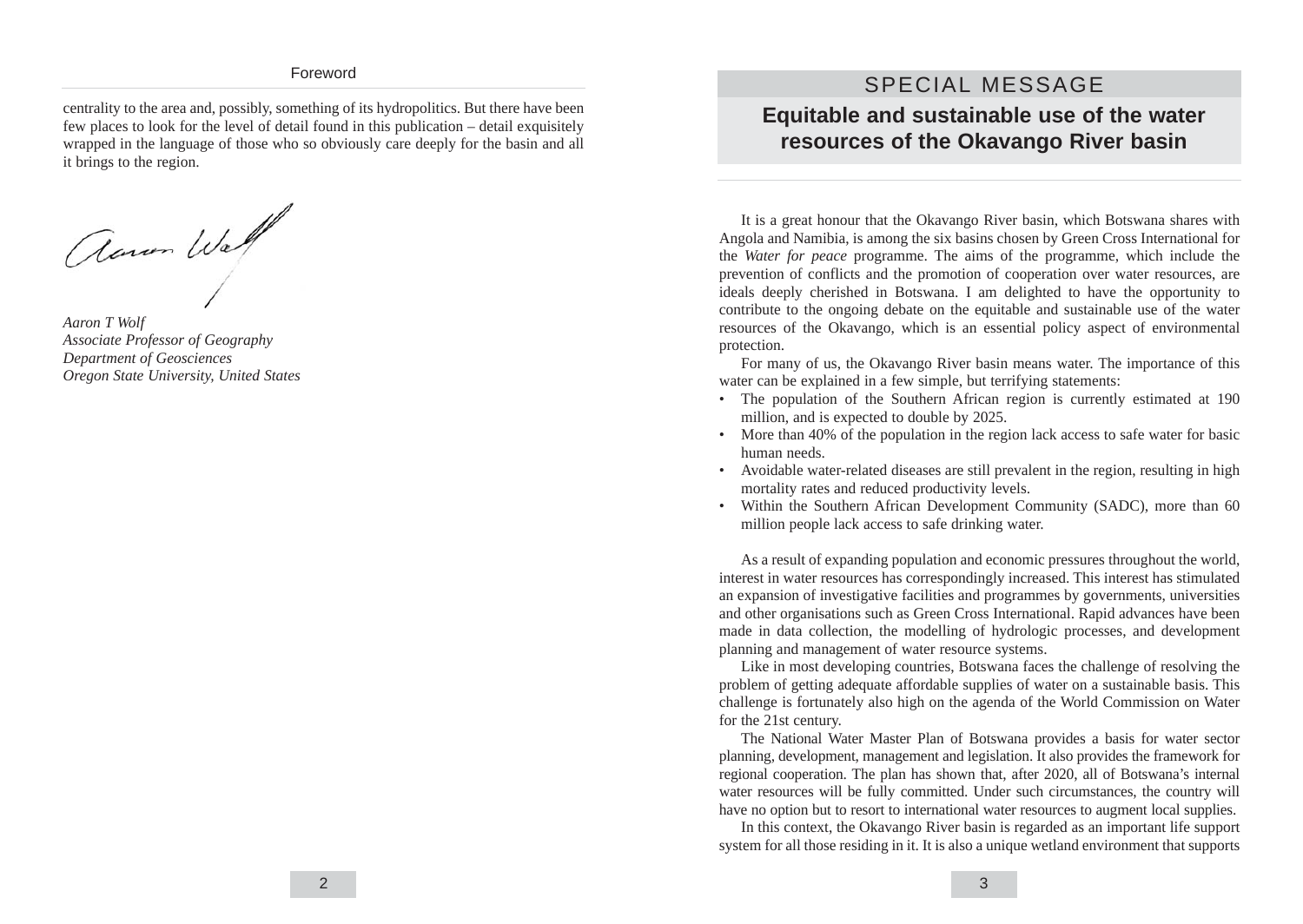a fragile ecosystem – the Okavango Delta. The delta continues to attract interest both within Botswana and, indeed, worldwide. As such, all possible efforts are focused on making wise use of the resources it provides. 'Wise use' means that the resources of the system are utilised in a sustainable manner to derive maximum benefit from it. It is for this universal goal that Angola, Botswana and Namibia cooperate in the management of the common resource under the Permanent Okavango River Basin Water Commission (OKACOM). Worldwide, 261 river basins are shared between two or more countries. The initiative of Green Cross International is therefore a valued and important aspect of the management of this shared, fragile resource.

People have been tampering with the environment for a very long time. The great transformation from primitive hunting and gathering to settled civilisation occurred when people began to convert swamps, forests and savannahs into farms to cultivate domesticated varieties of plants and animals. This has been the most radical change in the environment that mankind has made until this very day. Over the course of time, this transformation altered the ecology of entire continents. There is good reason to believe that ancient civilisations rose and fell as a result of this process. I believe that we have learned from the experience of past generations. We cannot avoid working together for our collective prosperity. This is an essential milestone in our relationship as human beings.

In this respect, it is gratifying to note that leaders throughout the world increasingly recognise that no country can exist in isolation, and that there can be no sustainable development of the economies of the world without international cooperation. The value of crossborder collaboration in trade, politics, diplomacy, arts and culture, as well as of environmental management is now established beyond doubt in regional economic integration as a basis for economic globalisation.

We live in a world where the information superhighway has created a global village with interesting implications for its residents. Life in a global village implies a shared future, peaceful coexistence, interdependence, mutually beneficial exploitation of resources, and increased production efficiency due to factor mobility and expanding markets.

Undoubtedly, some people will be aware that, in certain highly developed countries, economic growth has been achieved in recent decades in no small measure at the expense of the commonly shared environment. The profits have been phenomenal, but some of the resultant damage is irreversible. Extinction of some species is inevitable.

The debate on how to deal with the problem continues apace. Some argue that the solution lies in private ownership of the common resource, emphasising the likelihood that public ownership of natural resources would lead to overexploitation. They share the view that rising prices will retard the rate of exploitation of the resource and thus conserve it.

I believe that one aspect of this book is to unravel these economic and administrative complexities that are often a source of great conflict in the utilisation of commonly shared resources. Some of us have observed, over a long period of time, why ordinary economic market arrangements, which are most often considered to be efficient guides for the use of private resources, do not necessarily lead to the efficient use of environmental resources. New instruments have to be devised to deal with this management problem.

OKACOM is looked upon to help in establishing standards, in stating the goals of the programme of action, and in providing a yardstick to evaluate performance in the management of this common and shared resource.

Green Cross International and its cooperating agencies are commended for their support of initiatives in the Okavango River basin. Greater challenges still lie ahead with regard to the implementation of the strategies that emerged from the workshop and which are captured in this book. I would therefore like to express the wish that the conclusions and recommendations would be sufficiently robust to prepare us well for the future.

egymain8

*Sir Ketumile Masire Former President of Botswana Maun, Botswana*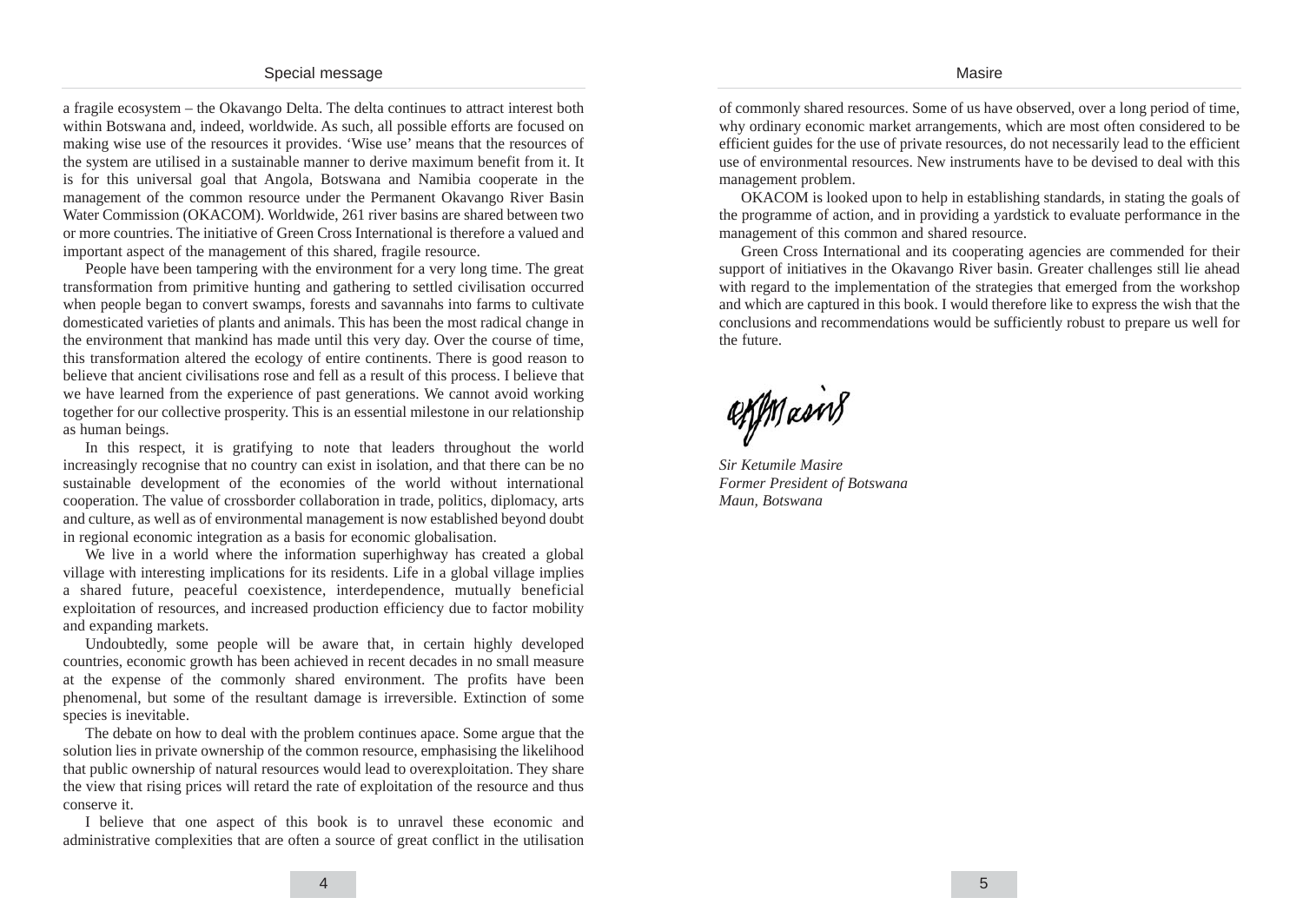## SPECIAL MESSAGE **Namibia and cooperation on the Okavango River basin**

Namibia has the most arid climate of all member states of the Southern African Development Community (SADC). In order to give effect to the principles of regional economic integration, development and cooperation as advocated in the SADC treaty, the country has to rely on extremely scarce and unreliable water resources to support socioeconomic development.

In view of this situation, the Namibian government identified the need to gain access to the water of the perennial rivers on the northern and southern borders of the country. This called for close collaboration with the other sovereign states that are riparian to these border rivers as the development of the water resources of common interest cannot be done unilaterally and in isolation. An approach that creates an environment for cooperation is crucial to ensure that the water resources of shared rivers would significantly contribute towards the peace, security, welfare, mutual benefit and prosperity of the people of the riparian states.

Namibia has been developing its Eastern National Water Carrier in phases as the managed water demand increased over time since the late 1960s eventually to link the ephemeral water sources in the interior of the country to the Okavango River. When this project is completed, it will increase the sustainable, assured safe yield of the existing ephemeral water resources and stabilise the security of the water supply. Namibia is also interested in harnessing the hydropower and sharing in the irrigation potential of the Okavango River.

The Namibian government ratified and therefore embraced the modern principles reflected in international and regional water law respectively embodied in both the Convention on the Law of the Non-Navigational Uses of International Watercourses adopted by the United Nations General Assembly and the Revised Protocol on Shared Watercourses in the SADC Region.

The Ministry of Agriculture, Water and Rural Development is presently engaged with the water institutions in the other Okavango basin states to execute a project, funded by the Global Environmental Facility, that will prepare a strategic action programme for investigating the potential of the Okavango watercourse system. This will entail a basin-wide environmental assessment that will lead to the development of an integrated management plan for the basin.

The Namibian government is firmly committed to joint cooperation between the riparian states on shared watercourses, the concept of integrated water resource management, sustainable resource utilisation and the preservation of the natural environment. In its desire to achieve these objectives, Namibia is party to the Permanent Okavango River Basin Water Commission (OKACOM) and wishes to extend and consolidate the existing good neighbourliness, friendly relations and close